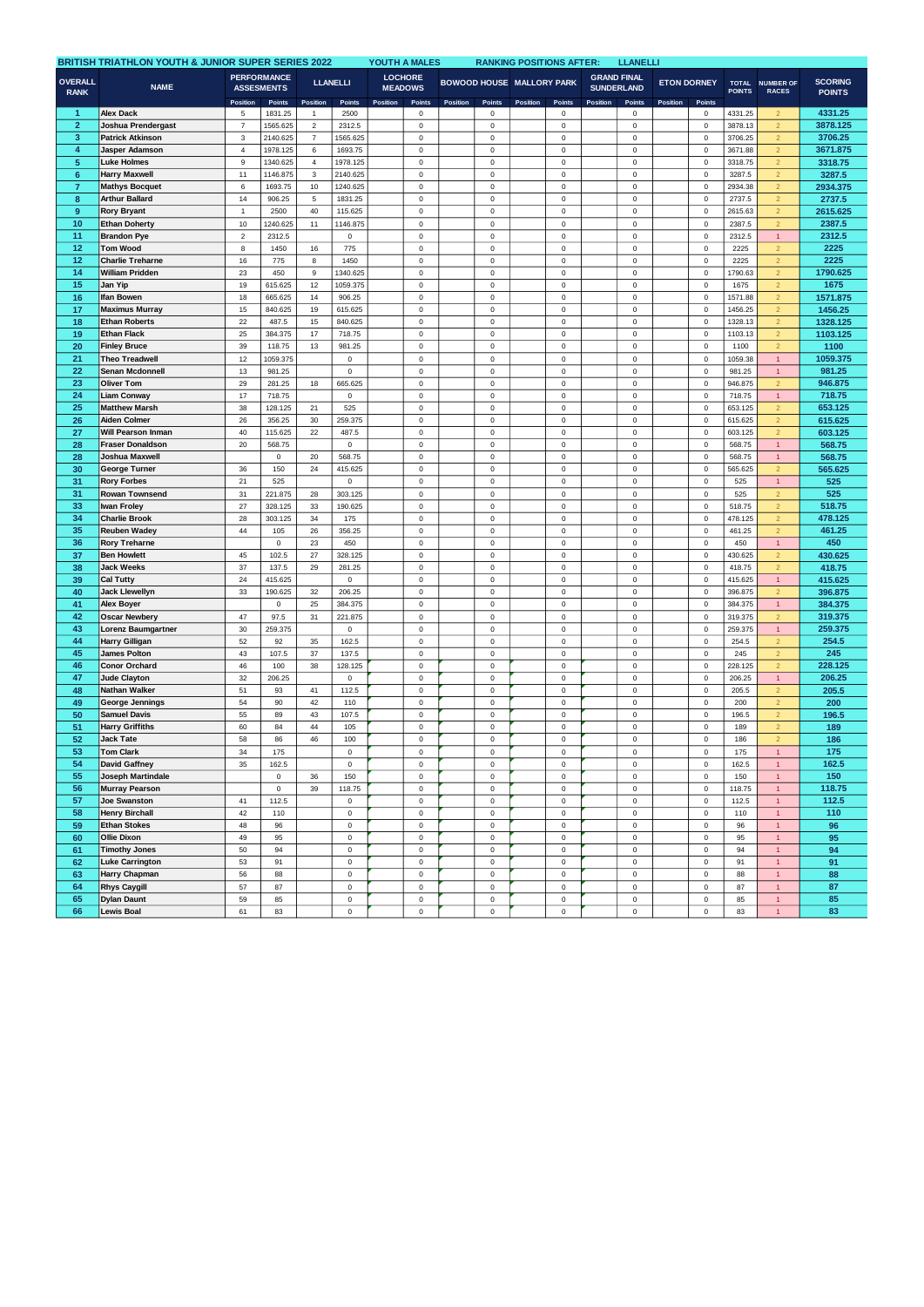| <b>BRITISH TRIATHLON YOUTH &amp; JUNIOR SUPER SERIES 2022</b> |                                    |                           |                                                   |                  |                            |          | YOUTH A FEMALES                            |          |                            |                                              | <b>RANKING POSITIONS AFTER:</b> |                                                     | <b>LLANELLI</b>            |                                |                            |                               |                                  |                                 |
|---------------------------------------------------------------|------------------------------------|---------------------------|---------------------------------------------------|------------------|----------------------------|----------|--------------------------------------------|----------|----------------------------|----------------------------------------------|---------------------------------|-----------------------------------------------------|----------------------------|--------------------------------|----------------------------|-------------------------------|----------------------------------|---------------------------------|
| <b>OVERALL</b><br><b>RANK</b>                                 | <b>NAME</b>                        | <b>Position</b>           | <b>PERFORMANCE</b><br><b>ASSESMENTS</b><br>Points | Position         | <b>LLANELLI</b><br>Points  | Position | <b>LOCHORE</b><br><b>MEADOWS</b><br>Points | Position | Points                     | <b>BOWOOD HOUSE MALLORY PARK</b><br>Position | Points                          | <b>GRAND FINAL</b><br><b>SUNDERLAND</b><br>Position | <b>ANCE ASSE</b>           | <b>ETON DORNEY</b><br>Position | Points                     | <b>TOTAL</b><br><b>POINTS</b> | <b>NUMBER</b><br>OF RACES        | <b>SCORING</b><br><b>POINTS</b> |
| -1                                                            | Lauren Mitchell                    | 1                         | 2500                                              | 1                | 2500                       |          | $\,0\,$                                    |          | 0                          |                                              | 0                               |                                                     | 0                          |                                | $^{\circ}$                 | 5000                          | $\overline{2}$                   | 5000                            |
| $\overline{2}$                                                | <b>Eloisa Symonds</b>              | 6                         | 1693.75                                           | $\mathbf 2$      | 2312.5                     |          | $\mathsf 0$                                |          | $\mathsf 0$                |                                              | $\mathsf 0$                     |                                                     | $\mathsf 0$                |                                | $\mathsf 0$                | 4006.25                       | $\overline{2}$                   | 4006                            |
| 3                                                             | Amelie Smethurst                   | $\sqrt{4}$                | 1978.125                                          | 6                | 1693.75                    |          | $\mathsf 0$                                |          | $\mathsf 0$                |                                              | $\mathsf 0$                     |                                                     | $\mathsf 0$                |                                | $\mathsf 0$                | 3671.88                       | $\overline{2}$                   | 3672                            |
| $\overline{\mathbf{4}}$                                       | <b>Macy Noad</b>                   | 3                         | 2140.625                                          | 11               | 1146.875                   |          | $\mathbf 0$                                |          | $\mathbf 0$                |                                              | $\mathbf 0$                     |                                                     | $\mathsf 0$                |                                | $\pmb{0}$                  | 3287.5                        | $\overline{\mathbf{2}}$          | 3288                            |
| 5                                                             | <b>Helena Coy</b>                  | $\mathbf 5$               | 1831.25                                           | $\bf8$           | 1450                       |          | $\pmb{0}$                                  |          | $\mathbf 0$                |                                              | $\mathbf 0$                     |                                                     | $\pmb{0}$                  |                                | $\pmb{0}$                  | 3281.25                       | $\overline{2}$                   | 3281                            |
| $6\phantom{a}$                                                | <b>Annabelle Souter</b>            | $\overline{\mathfrak{c}}$ | 1565.625                                          | $\boldsymbol{7}$ | 1565.625                   |          | $\mathbf 0$                                |          | 0                          |                                              | $\pmb{0}$                       |                                                     | $\mathsf 0$                |                                | $\pmb{0}$                  | 3131.25                       | $\overline{2}$                   | 3131                            |
| $\overline{7}$                                                | Siena Stephens                     | 14                        | 906.25                                            | $\mathsf 3$      | 2140.625                   |          | $\pmb{0}$                                  |          | $\mathbf 0$                |                                              | $\mathbf 0$                     |                                                     | $\mathsf 0$                |                                | $\mathbf 0$                | 3046.88                       | $\overline{\mathbf{2}}$          | 3047                            |
| 8                                                             | Rebecca Van Aardt                  | 11                        | 1146.875                                          | $\mathbf 5$      | 1831.25                    |          | $\pmb{0}$                                  |          | $\mathsf 0$                |                                              | $\pmb{0}$                       |                                                     | $\mathsf 0$                |                                | $\mathbf 0$                | 2978.13                       | $\overline{2}$                   | 2978                            |
| $\overline{9}$                                                | Gabriella Horne                    | $\overline{c}$            | 2312.5                                            | 21               | 525                        |          | $\pmb{0}$                                  |          | $\mathsf 0$                |                                              | $\mathsf 0$                     |                                                     | $\mathsf 0$                |                                | $\pmb{0}$                  | 2837.5                        | $\overline{2}$                   | 2838                            |
| 10                                                            | <b>Elen Ruck</b>                   | 15                        | 840.625                                           | $\bf{4}$         | 1978.125                   |          | $\bf 0$                                    |          | 0                          |                                              | $\pmb{0}$                       |                                                     | $\Omega$                   |                                | 0                          | 2818.75                       | $\overline{2}$                   | 2819                            |
| 11                                                            | <b>Lucy Phillips</b>               | $\overline{9}$            | 1340.625                                          | 14               | 906.25                     |          | $\mathbf 0$                                |          | $\mathsf 0$                |                                              | $\mathbf 0$                     |                                                     | $\mathsf 0$                |                                | $\pmb{0}$                  | 2246.88                       | $\overline{2}$                   | 2247                            |
| 12                                                            | Anna Jolliffe                      | 18                        | 665.625                                           | 9                | 1340.625                   |          | $\pmb{0}$                                  |          | $\mathbf 0$                |                                              | $\mathsf 0$                     |                                                     | $\mathsf 0$                |                                | $\pmb{0}$                  | 2006.25                       | $\overline{2}$                   | 2006                            |
| 13                                                            | <b>Ella Smith</b>                  | $10$                      | 1240.625                                          | 20               | 568.75                     |          | $\bf 0$                                    |          | 0                          |                                              | $\pmb{0}$                       |                                                     | $\Omega$                   |                                | $\mathbf 0$                | 1809.38                       | $\overline{2}$                   | 1809                            |
| 14                                                            | <b>Patience Lamb</b>               | 19                        | 615.625                                           | 15               | 840.625                    |          | $\mathsf 0$                                |          | 0                          |                                              | $\mathsf 0$                     |                                                     | $\mathsf 0$                |                                | $\mathsf 0$                | 1456.25                       | $\overline{2}$                   | 1456                            |
| 15                                                            | <b>Isobel Charlier</b>             | 8                         | 1450                                              |                  | $\mathbf 0$                |          | $\mathbf 0$                                |          | 0                          |                                              | $\pmb{0}$                       |                                                     | $\mathbf 0$                |                                | $\mathbf 0$                | 1450                          | $\mathbf{1}$                     | 1450                            |
| 16                                                            | Anna Patterson                     | 33                        | 190.625                                           | 10               | 1240.625                   |          | $\mathbf 0$                                |          | $\mathbf 0$                |                                              | $\mathsf 0$                     |                                                     | $\mathsf 0$                |                                | $\pmb{0}$                  | 1431.25                       | $\overline{2}$                   | 1431                            |
| 17                                                            | <b>Isabella Gar</b>                | 13                        | 981.25                                            | 24               | 415.625                    |          | $\mathsf 0$                                |          | $\mathsf 0$                |                                              | $\mathsf 0$                     |                                                     | $\mathsf 0$                |                                | $\pmb{0}$                  | 1396.88                       | $\overline{2}$                   | 1397                            |
| 18                                                            | Elizabeth Atkinson                 | 29                        | 281.25                                            | 12               | 1059.375                   |          | $\mathbf 0$                                |          | $\mathbf 0$                |                                              | $\pmb{0}$                       |                                                     | $\mathbf 0$                |                                | $\pmb{0}$                  | 1340.63                       | $\overline{2}$                   | 1341                            |
| 19                                                            | <b>Meisha Trend-Evans</b>          | 16                        | 775                                               | 22               | 487.5                      |          | $\mathsf 0$                                |          | 0                          |                                              | $\mathsf 0$                     |                                                     | $\Omega$                   |                                | $\pmb{0}$                  | 1262.5                        | $\overline{2}$                   | 1263                            |
| 20                                                            | Lisa Leinemann                     | 12                        | 1059.375                                          | 33               | 190.625                    |          | $\mathsf 0$                                |          | $\mathsf 0$                |                                              | $\mathsf 0$                     |                                                     | $\mathsf 0$                |                                | $\mathsf 0$                | 1250                          | $\overline{2}$                   | 1250                            |
| 21                                                            | Seaena Silvester                   | 31                        | 221.875                                           | 13               | 981.25                     |          | $\mathbf 0$                                |          | 0                          |                                              | $\pmb{0}$                       |                                                     | $\pmb{0}$                  |                                | $\pmb{0}$                  | 1203.13                       | $\overline{a}$                   | 1203                            |
| 22                                                            | Talia Hughes                       | 28                        | 303.125                                           | 16               | 775                        |          | $\mathbf 0$                                |          | $\mathsf{o}\xspace$        |                                              | $\mathbf 0$                     |                                                     | $\mathbf 0$                |                                | $\pmb{0}$                  | 1078.13                       | $\mathcal{P}$                    | 1078                            |
| 23                                                            | <b>Melissa Turnbull</b>            | 26                        | 356.25                                            | 19               | 615.625                    |          | $\pmb{0}$                                  |          | $\mathbf 0$                |                                              | $\mathbf 0$                     |                                                     | $\mathsf 0$                |                                | $\Omega$                   | 971.875                       | $\overline{2}$                   | 972                             |
| 24                                                            | Emer Tynan                         | 32                        | 206.25                                            | 17               | 718.75                     |          | $\mathbf 0$                                |          | $\mathsf 0$                |                                              | $\mathsf 0$                     |                                                     | $\mathsf 0$                |                                | $\pmb{0}$                  | 925                           | $\overline{2}$                   | 925                             |
| 25                                                            | <b>Evie Henderson</b>              | 17                        | 718.75                                            | 36               | 150                        |          | $\pmb{0}$                                  |          | $\mathsf 0$                |                                              | $\mathbf 0$                     |                                                     | $\Omega$                   |                                | $\pmb{0}$                  | 868.75                        | $\overline{2}$                   | 869                             |
| 26<br>27                                                      | <b>Tabitha Robson</b>              | $24\,$                    | 415.625                                           | 23               | 450                        |          | $\bf 0$<br>$\pmb{0}$                       |          | $\mathbf 0$<br>$\mathbf 0$ |                                              | $\mathbf 0$<br>$\mathbf 0$      |                                                     | $\mathbf 0$                |                                | $\pmb{0}$<br>$\mathbf 0$   | 865.625                       | $\overline{2}$<br>$\overline{2}$ | 866<br>781                      |
| 28                                                            | Lucy Jones                         | 40<br>20                  | 115.625<br>568.75                                 | 18               | 665.625                    |          | $\pmb{0}$                                  |          | $\mathbf 0$                |                                              | $\mathsf 0$                     |                                                     | $\mathbf 0$<br>$\mathsf 0$ |                                | $\pmb{0}$                  | 781.25<br>775                 | $\overline{2}$                   | 775                             |
| 29                                                            | <b>Eloise Foster</b>               | 21                        |                                                   | 32               | 206.25                     |          |                                            |          | $\mathbf 0$                |                                              | $\mathbf 0$                     |                                                     | $\mathbf 0$                |                                |                            |                               | $\overline{2}$                   | 644                             |
| 29                                                            | <b>Grace Mason</b><br>Larna Morgan | $30\,$                    | 525<br>259.375                                    | 39<br>25         | 118.75<br>384.375          |          | $\bf 0$<br>$\pmb{0}$                       |          | $\mathbf 0$                |                                              | $\pmb{0}$                       |                                                     | $\mathbf 0$                |                                | $\pmb{0}$<br>$\pmb{0}$     | 643.75<br>643.75              | $\overline{2}$                   | 644                             |
| 31                                                            | Anna-Rose Merchant                 | 34                        | 175                                               | 26               | 356.25                     |          | $\mathsf 0$                                |          | $\mathsf 0$                |                                              | $\mathsf 0$                     |                                                     | $\mathsf 0$                |                                | $\pmb{0}$                  | 531.25                        | $\overline{2}$                   | 531                             |
| 32                                                            | Layla Todd                         | 22                        | 487.5                                             |                  | $\mathsf 0$                |          | $\mathsf 0$                                |          | 0                          |                                              | $\mathsf 0$                     |                                                     | $\mathsf 0$                |                                | $\pmb{0}$                  | 487.5                         | $\mathbf{1}$                     | 488                             |
| 33                                                            | <b>Scarlett Williams</b>           | 23                        | 450                                               |                  | $\mathsf 0$                |          | $\pmb{0}$                                  |          | $\mathbf 0$                |                                              | $\mathbf 0$                     |                                                     | $\mathbf 0$                |                                | $\mathbf 0$                | 450                           | $\mathbf{1}$                     | 450                             |
| 34                                                            | <b>Eleanor White</b>               | 39                        | 118.75                                            | 27               | 328.125                    |          | $\mathbf 0$                                |          | $\mathbf 0$                |                                              | $\mathbf 0$                     |                                                     | $\mathbf 0$                |                                | $\mathbf 0$                | 446.875                       | $\overline{2}$                   | 447                             |
| 35                                                            | <b>Ella Perry</b>                  | 35                        | 162.5                                             | 30               | 259.375                    |          | $\mathbf 0$                                |          | 0                          |                                              | $\mathsf 0$                     |                                                     | $\mathsf 0$                |                                | $\pmb{0}$                  | 421.875                       | $\overline{2}$                   | 422                             |
| 36                                                            | Seraphina Harris                   | 47                        | 97.5                                              | 28               | 303.125                    |          | $\mathbf 0$                                |          | $\mathsf 0$                |                                              | $\mathbf 0$                     |                                                     | $\mathsf 0$                |                                | $\mathbf 0$                | 400.625                       | $\overline{2}$                   | 401                             |
| 37                                                            | Freya Johnson                      | 41                        | 112.5                                             | 29               | 281.25                     |          | $\pmb{0}$                                  |          | $\mathbf 0$                |                                              | $\mathbf 0$                     |                                                     | $\mathbf 0$                |                                | $\pmb{0}$                  | 393.75                        | $\overline{2}$                   | 394                             |
| 38                                                            | <b>Maddie Rae</b>                  | 25                        | 384.375                                           |                  | $\mathsf 0$                |          | $\mathsf 0$                                |          | 0                          |                                              | $\mathsf 0$                     |                                                     | $\mathsf 0$                |                                | $\mathbf 0$                | 384.375                       | $\overline{1}$                   | 384                             |
| 39                                                            | <b>Grace Blair</b>                 | 37                        | 137.5                                             | 31               | 221.875                    |          | $\mathbf 0$                                |          | $\mathsf 0$                |                                              | $\mathbf 0$                     |                                                     | $\pmb{0}$                  |                                | $\Omega$                   | 359.375                       |                                  | 359                             |
| 40                                                            | Lotty Philipson                    | 27                        | 328.125                                           |                  | $\mathsf 0$                |          | $\mathsf 0$                                |          | $\mathsf 0$                |                                              | $\mathsf 0$                     |                                                     | $\mathsf 0$                |                                | $\pmb{0}$                  | 328.125                       | $\mathbf{1}$                     | 328                             |
| 41                                                            | Kayla Dinnin                       | 36                        | 150                                               | 38               | 128.125                    |          | $\pmb{0}$                                  |          | $\mathbf 0$                |                                              | $\mathsf 0$                     |                                                     | $\mathbf 0$                |                                | $\pmb{0}$                  | 278.125                       | $\overline{2}$                   | 278                             |
| 42                                                            | <b>Gracie-Rose Walters</b>         | 52                        | 92                                                | 34               | 175                        |          | $\mathbf 0$                                |          | $\mathbf 0$                |                                              | $\mathbf 0$                     |                                                     | $\pmb{0}$                  |                                | $\pmb{0}$                  | 267                           | $\overline{2}$                   | 267                             |
| 43                                                            | <b>Charlotte Alcock</b>            | 49                        | 95                                                | 35               | 162.5                      |          | $\mathsf 0$                                |          | 0                          |                                              | $\mathsf 0$                     |                                                     | $\mathsf 0$                |                                | $\pmb{0}$                  | 257.5                         |                                  | 258                             |
| 44                                                            | <b>Lucy Donnelly</b>               | 38                        | 128.125                                           | 41               | 112.5                      |          | $\mathbf 0$                                |          | 0                          |                                              | $\mathbf 0$                     |                                                     | $\mathsf 0$                |                                | $\mathbf 0$                | 240.625                       | $\overline{a}$                   | 241                             |
| 45                                                            | <b>Garance Ferera</b>              | 42                        | 110                                               | 40               | 115.625                    |          | $\mathbf 0$                                |          | $\mathbf 0$                |                                              | $\mathbf 0$                     |                                                     | $\pmb{0}$                  |                                | $\pmb{0}$                  | 225.625                       |                                  | 226                             |
| 46                                                            | <b>Freya Lester</b>                | 50                        | 94                                                | 43               | 107.5                      |          | $\mathsf 0$                                |          | $\mathbf 0$                |                                              | $\mathbf 0$                     |                                                     | $\mathsf 0$                |                                | $\mathsf 0$                | 201.5                         | $\overline{2}$                   | 202                             |
| 47                                                            | Nancy Read                         | 53                        | 91                                                | 42               | 110                        |          | $\mathbf 0$                                |          | 0                          |                                              | $\mathbf 0$                     |                                                     | $\mathbf 0$                |                                | $\mathbf 0$                | 201                           | $\overline{a}$                   | 201                             |
| 48                                                            | Katy Barron                        | 55                        | 89                                                | 44               | 105                        |          | $\mathsf 0$                                |          | $\mathsf 0$                |                                              | $\mathsf 0$                     |                                                     | $\mathsf 0$                |                                | $\pmb{0}$                  | 194                           | $\overline{2}$                   | 194                             |
| 49                                                            | <b>Emily Wilson</b>                |                           | $\pmb{0}$                                         | 37               | 137.5                      |          | $\mathbf 0$                                |          | $\mathbf 0$                |                                              | $\mathbf 0$                     |                                                     | $\mathbf 0$                |                                | $\pmb{0}$                  | 137.5                         | $\mathbf{1}$                     | 138                             |
| 50                                                            | Natasha Lee                        | 43                        | 107.5                                             |                  | $\mathbf 0$                |          | $\mathbf 0$                                |          | 0                          |                                              | $\pmb{0}$                       |                                                     | $\mathsf 0$                |                                | $\mathbf 0$                | 107.5                         | $\mathbf{1}$                     | 108                             |
| 51                                                            | <b>Melissa Eve Cooper</b>          | 44                        | 105                                               |                  | $\mathsf 0$                |          | $\mathbf 0$                                |          | $\mathbf 0$                |                                              | $\pmb{0}$                       |                                                     | $\mathsf 0$                |                                | $\mathsf 0$                | 105                           | $\mathbf{1}$                     | 105                             |
| 52                                                            | <b>Ella Chalmers</b>               | 45                        | 102.5                                             |                  | $\mathsf 0$                |          | $\mathbf 0$                                |          | $\mathbf 0$                |                                              | $\mathbf 0$                     |                                                     | $\mathbf 0$                |                                | $\pmb{0}$                  | 102.5                         |                                  | 103                             |
| 52                                                            | <b>Jessica Smith</b>               |                           | $\mathbf 0$                                       | 45               | 102.5                      |          | $\mathsf 0$                                |          | $\mathbf 0$                |                                              | $\mathsf 0$                     |                                                     | $\mathsf 0$                |                                | $\mathsf 0$                | 102.5                         | $\overline{1}$                   | 103                             |
| 54                                                            | <b>Eilidh Molloy</b>               | 46                        | 100                                               |                  | $\mathsf 0$                |          | $\pmb{0}$                                  |          | $\mathbf 0$                |                                              | $\mathbf 0$                     |                                                     | $\mathsf 0$                |                                | $\pmb{0}$                  | 100                           | $\mathbf{1}$                     | 100                             |
| 55                                                            | Jessica Taylor                     | 48                        | 96                                                |                  | $\mathsf 0$                |          | $\mathbf 0$                                |          | $\mathbf 0$                |                                              | $\mathbf 0$                     |                                                     | $\mathsf 0$                |                                | $\Omega$                   | 96                            |                                  | 96                              |
| 56<br>57                                                      | Lucia Stoney<br><b>Millie Dack</b> | 51<br>54                  | 93<br>90                                          |                  | $\mathbf 0$<br>$\mathsf 0$ |          | $\mathsf 0$<br>$\pmb{0}$                   |          | 0<br>$\mathsf 0$           |                                              | $\mathsf 0$<br>$\mathbf 0$      |                                                     | $\mathbf 0$<br>$\mathsf 0$ |                                | $\mathbf 0$<br>$\mathsf 0$ | 93<br>90                      | $\overline{1}$<br>$\mathbf{1}$   | 93<br>90                        |
| 58                                                            | Zoe Hughes                         | 56                        | 88                                                |                  | $\mathsf 0$                |          | $\mathbf 0$                                |          | $\mathbf 0$                |                                              | $\mathbf 0$                     |                                                     | $\mathsf 0$                |                                | $\mathbf 0$                | 88                            |                                  | 88                              |
| 59                                                            | <b>Rhyseren Taylor</b>             | 57                        | 87                                                |                  | $\mathbf 0$                |          | $\mathbf 0$                                |          | 0                          |                                              | $\mathsf 0$                     |                                                     | $\mathbf 0$                |                                | $\mathbf 0$                | 87                            | $\mathbf{1}$                     | 87                              |
| 60                                                            | <b>Charlotte Duffin</b>            | 58                        | 86                                                |                  | $\mathsf 0$                |          | $\mathsf 0$                                |          | $\mathsf 0$                |                                              | $\mathsf 0$                     |                                                     | $\mathsf 0$                |                                | $\mathsf 0$                | 86                            | $\overline{1}$                   | 86                              |
|                                                               |                                    |                           |                                                   |                  |                            |          |                                            |          |                            |                                              |                                 |                                                     |                            |                                |                            |                               |                                  |                                 |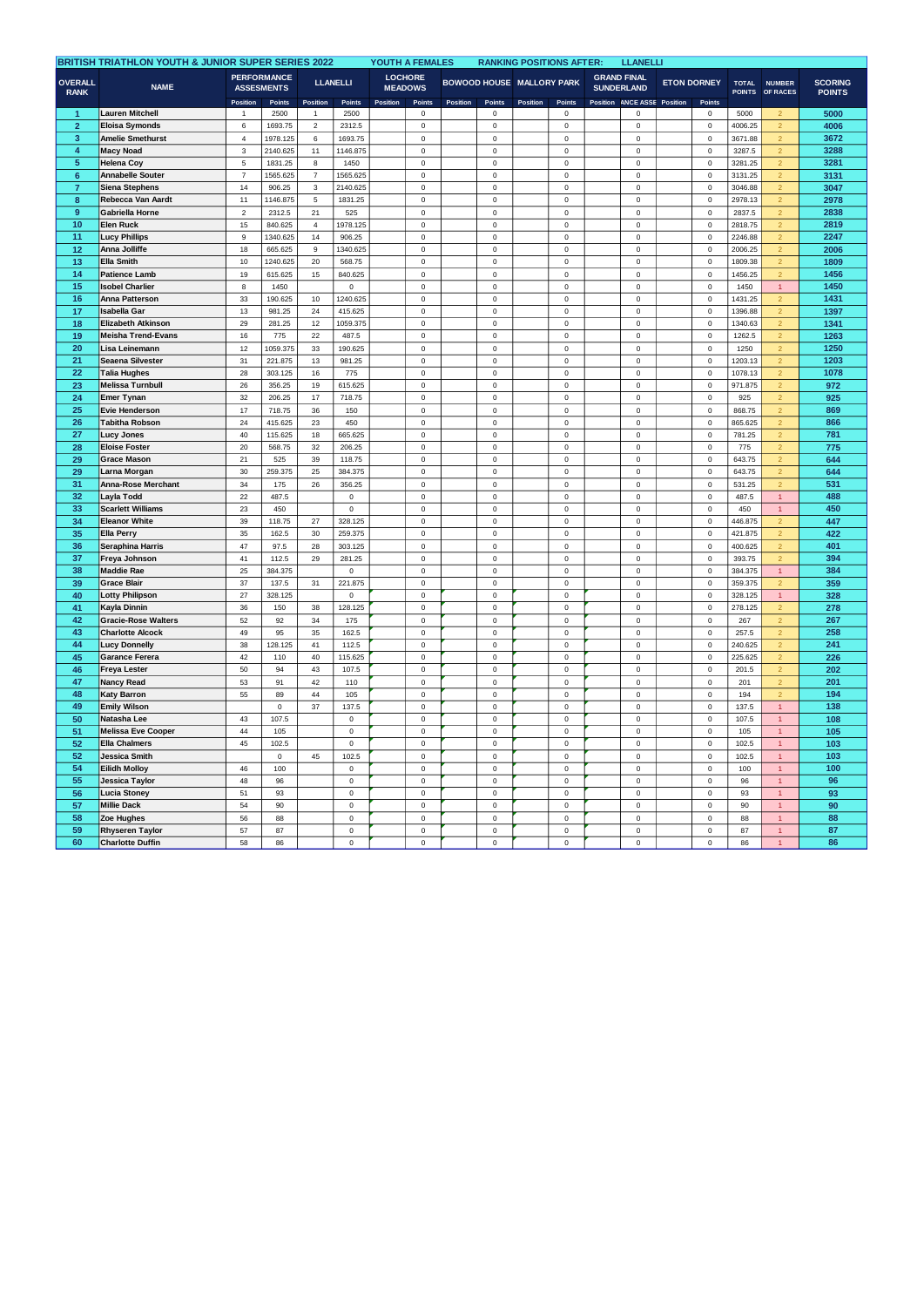|                                              | <b>BRITISH TRIATHLON YOUTH &amp; JUNIOR SUPER SERIES 2022</b> |                 |                                         |                 |               |          | YOUTH B MALES                    |          | <b>RANKING POSITIONS AFTER:</b>  |          |             |                   | <b>LLANELLI</b>    |                    |              |                               |                                            |                                 |
|----------------------------------------------|---------------------------------------------------------------|-----------------|-----------------------------------------|-----------------|---------------|----------|----------------------------------|----------|----------------------------------|----------|-------------|-------------------|--------------------|--------------------|--------------|-------------------------------|--------------------------------------------|---------------------------------|
| <b>OVERALL</b><br><b>NAME</b><br><b>RANK</b> |                                                               |                 | <b>PERFORMANCE</b><br><b>ASSESMENTS</b> | <b>LLANELLI</b> |               |          | <b>LOCHORE</b><br><b>MEADOWS</b> |          | <b>BOWOOD HOUSE MALLORY PARK</b> |          |             | <b>SUNDERLAND</b> | <b>GRAND FINAL</b> | <b>ETON DORNEY</b> |              | <b>TOTAL</b><br><b>POINTS</b> | <b>NUMBER</b><br><b>OF</b><br><b>RACES</b> | <b>SCORING</b><br><b>POINTS</b> |
|                                              |                                                               | <b>Position</b> | <b>Points</b>                           | <b>Position</b> | <b>Points</b> | Position | Points                           | Position | <b>Points</b>                    | Position | Points      | Position          | <b>Points</b>      | Position           | Points       |                               |                                            |                                 |
| 1                                            | <b>Oliver Conwav</b>                                          | $\overline{1}$  | 2500                                    | 3               | 2140.625      |          | $\mathbf 0$                      |          | $\mathbf 0$                      |          | $^{\circ}$  |                   | $\mathbf 0$        |                    | $\mathbf 0$  | 4640.63                       | $\overline{2}$                             | 4640.625                        |
| $\overline{2}$                               | Deri Mccluskey                                                | $\overline{4}$  | 1978.125                                | $\mathbf{1}$    | 2500          |          | $\mathsf 0$                      |          | $\mathbf 0$                      |          | $\mathbf 0$ |                   | $\mathbf 0$        |                    | $\mathbf 0$  | 4478.13                       | $\overline{2}$                             | 4478.125                        |
| $\overline{3}$                               | <b>Josh Cumberland</b>                                        | 3               | 2140.625                                | $\overline{2}$  | 2312.5        |          | $\mathbf 0$                      |          | 0                                |          | $\mathbf 0$ |                   | $\mathbf 0$        |                    | $\mathbf 0$  | 4453.13                       | $\overline{2}$                             | 4453.125                        |
| 4                                            | <b>Josh Geary</b>                                             | 5               | 1831.25                                 | $\overline{4}$  | 1978.125      |          | $\mathbf 0$                      |          | 0                                |          | $\mathbf 0$ |                   | $\mathbf 0$        |                    | $\mathbf 0$  | 3809.38                       | $\overline{2}$                             | 3809.375                        |
| 5 <sup>5</sup>                               | Johnny James                                                  | 6               | 1693.75                                 | 6               | 1693.75       |          | $\mathbf 0$                      |          | 0                                |          | $\mathbf 0$ |                   | $\mathbf 0$        |                    | $\mathbf 0$  | 3387.5                        | $\overline{2}$                             | 3387.5                          |
| $6\phantom{1}$                               | <b>Zak Clemens</b>                                            | $\overline{7}$  | 1565.625                                | 10              | 1240.625      |          | $\mathbf 0$                      |          | $\mathbf 0$                      |          | $\mathbf 0$ |                   | $\mathbf 0$        |                    | $\mathbf 0$  | 2806.25                       | $\overline{2}$                             | 2806.25                         |
| $\overline{7}$                               | <b>Josh Horner</b>                                            | 12              | 1059.375                                | 8               | 1450          |          | $\Omega$                         |          | $\mathbf 0$                      |          | $\Omega$    |                   | $\Omega$           |                    | $\Omega$     | 2509.38                       | $\overline{2}$                             | 2509.375                        |
| 8                                            | <b>Tom Whetton</b>                                            | 18              | 665.625                                 | 5               | 1831.25       |          | $\mathbf 0$                      |          | $\mathbf 0$                      |          | $\mathbf 0$ |                   | $\Omega$           |                    | $\mathbf 0$  | 2496.88                       | $\overline{2}$                             | 2496.875                        |
| 9                                            | <b>Thierry Le Cheminant</b>                                   | 9               | 1340.625                                | 11              | 1146.875      |          | $\mathbf 0$                      |          | $\mathbf 0$                      |          | $\mathbf 0$ |                   | $\mathbf 0$        |                    | $\mathbf 0$  | 2487.5                        | $\overline{2}$                             | 2487.5                          |
| 10                                           | <b>Christo Chilton</b>                                        | $\overline{2}$  | 2312.5                                  |                 | $\mathbf 0$   |          | $\mathbf 0$                      |          | $\mathbf 0$                      |          | $\mathbf 0$ |                   | 0                  |                    | $\mathbf 0$  | 2312.5                        | $\mathbf{1}$                               | 2312.5                          |
| 11                                           | Jeremy Maclean                                                | 17              | 718.75                                  | $\overline{7}$  | 1565.625      |          | $\mathbf 0$                      |          | $\Omega$                         |          | $\Omega$    |                   | $\mathbf 0$        |                    | $\Omega$     | 2284.38                       | $\overline{2}$                             | 2284.375                        |
| 12                                           | <b>Matt Geddes</b>                                            | 13              | 981.25                                  | 13              | 981.25        |          | $\mathbf 0$                      |          | $\mathbf 0$                      |          | $\mathbf 0$ |                   | $\mathbf 0$        |                    | $\mathbf 0$  | 1962.5                        | $\overline{2}$                             | 1962.5                          |
| 13                                           | <b>Harry Courtney</b>                                         | 8               | 1450                                    | 28              | 303.125       |          | $\mathbf 0$                      |          | 0                                |          | $\mathbf 0$ |                   | $\Omega$           |                    | $\mathbf 0$  | 1753.13                       | $\overline{2}$                             | 1753.125                        |
| 14                                           | <b>Ruben Snelson</b>                                          | 11              | 1146.875                                | 25              | 384.375       |          | $\mathbf 0$                      |          | $\mathbf 0$                      |          | $\mathbf 0$ |                   | 0                  |                    | $\mathbf 0$  | 1531.25                       | $\overline{2}$                             | 1531.25                         |
| 15                                           | <b>Ozzy Stringer</b>                                          | 21              | 525                                     | 15              | 840.625       |          | $\mathbf 0$                      |          | $\mathbf 0$                      |          | $\mathbf 0$ |                   | $\Omega$           |                    | $\mathbf 0$  | 1365.63                       | $\overline{2}$                             | 1365.625                        |
| 16                                           | <b>Charlie Neece</b>                                          |                 | $\Omega$                                | 9               | 1340.625      |          | $\mathbf 0$                      |          | $\mathbf 0$                      |          | $\mathbf 0$ |                   | $\mathbf 0$        |                    | $\mathbf 0$  | 1340.63                       | $\mathbf{1}$                               | 1340.625                        |
| 17                                           | <b>Charlie Ferris</b>                                         | 19              | 615.625                                 | 17              | 718.75        |          | $\mathbf 0$                      |          | $\mathbf 0$                      |          | $\mathbf 0$ |                   | $\mathbf 0$        |                    | $\mathbf 0$  | 1334.38                       | $\overline{2}$                             | 1334.375                        |
| 18                                           | <b>Elliot Gladwell</b>                                        | 24              | 415.625                                 | 14              | 906.25        |          | $\mathbf 0$                      |          | $\Omega$                         |          | $\Omega$    |                   | $\mathbf 0$        |                    | $\Omega$     | 1321.88                       | $\overline{2}$                             | 1321.875                        |
| 19                                           | <b>Oliver Horne</b>                                           | 10              | 1240.625                                |                 | $\mathbf 0$   |          | $\mathbf 0$                      |          | 0                                |          | $\mathbf 0$ |                   | $\mathbf 0$        |                    | $\mathbf 0$  | 1240.63                       | $\mathbf{1}$                               | 1240.625                        |
| 20                                           | <b>Freddie Lucas</b>                                          | 20              | 568.75                                  | 20              | 568.75        |          | $\mathbf 0$                      |          | $\mathbf 0$                      |          | $\mathbf 0$ |                   | $\mathbf 0$        |                    | $\mathbf 0$  | 1137.5                        | $\overline{2}$                             | 1137.5                          |
| 21                                           | Thomas Hutton                                                 |                 | $\mathbf 0$                             | 12              | 1059.375      |          | $\mathbf 0$                      |          | $\mathbf 0$                      |          | $^{\circ}$  |                   | $\mathbf 0$        |                    | $\mathbf 0$  | 1059.38                       | $\mathbf{1}$                               | 1059.375                        |
| 22                                           | <b>Tristan Tena Cumberland</b>                                | 25              | 384.375                                 | 19              | 615.625       |          | $\mathbf 0$                      |          | $\mathbf 0$                      |          | $\mathbf 0$ |                   | $\mathbf 0$        |                    | $\mathbf{0}$ | 1000                          | $\overline{2}$                             | 1000                            |
| 23                                           | <b>Samuel Smyth</b>                                           | 22              | 487.5                                   | 23              | 450           |          | $\mathbf 0$                      |          | 0                                |          | $\Omega$    |                   | $\Omega$           |                    | $\mathbf 0$  | 937.5                         | $\overline{2}$                             | 937.5                           |
| 23                                           | Jonah Marks                                                   | 23              | 450                                     | 22              | 487.5         |          | $\mathbf 0$                      |          | $\mathbf 0$                      |          | $\mathbf 0$ |                   | $\mathbf 0$        |                    | $\mathbf 0$  | 937.5                         | $\overline{2}$                             | 937.5                           |
| 25                                           | <b>Ralph Robson</b>                                           | 14              | 906.25                                  |                 | $\mathbf 0$   |          | $\mathsf 0$                      |          | $\mathbf 0$                      |          | $\mathbf 0$ |                   | 0                  |                    | $\mathbf 0$  | 906.25                        | $\mathbf{1}$                               | 906.25                          |
| 26                                           | <b>Fletcher Powe</b>                                          | 15              | 840.625                                 |                 | $\mathbf{0}$  |          | $\mathbf 0$                      |          | 0                                |          | $\mathbf 0$ |                   | 0                  |                    | $\mathbf 0$  | 840.625                       | $\mathbf{1}$                               | 840.625                         |
| 27                                           | <b>Jack Bruce</b>                                             | 29              | 281.25                                  | 21              | 525           |          | $\mathsf 0$                      |          | $\mathbf 0$                      |          | $\mathbf 0$ |                   | $\mathbf 0$        |                    | $\mathbf 0$  | 806.25                        | $\overline{2}$                             | 806.25                          |
| 28                                           | <b>Isaac Henderson</b>                                        | 16              | 775                                     |                 | $\mathbf 0$   |          | $\mathbf 0$                      |          | $\mathbf 0$                      |          | $\mathbf 0$ |                   | $\mathbf 0$        |                    | $\mathbf 0$  | 775                           | $\mathbf{1}$                               | 775                             |
| 28                                           | <b>Thomas Dixon</b>                                           |                 | $\mathbf 0$                             | 16              | 775           |          | $\mathsf 0$                      |          | 0                                |          | $\mathbf 0$ |                   | 0                  |                    | $\mathbf 0$  | 775                           | $\mathbf{1}$                               | 775                             |
| 30                                           | Daniel Van Aardt                                              |                 | $\mathbf 0$                             | 18              | 665.625       |          | $\mathbf 0$                      |          | 0                                |          | $^{\circ}$  |                   | 0                  |                    | $^{\circ}$   | 665.625                       | $\mathbf{1}$                               | 665.625                         |
| 31                                           | <b>Eammon Clowes</b>                                          | 28              | 303.125                                 | 27              | 328.125       |          | $\mathbf 0$                      |          | $\mathbf 0$                      |          | $^{\circ}$  |                   | $\mathbf 0$        |                    | $\mathbf 0$  | 631.25                        | $\overline{2}$                             | 631.25                          |
| 32                                           | <b>Adam Richards</b>                                          | 30              | 259.375                                 | 26              | 356.25        |          | $\mathbf 0$                      |          | $\mathbf 0$                      |          | $\mathbf 0$ |                   | $\mathbf 0$        |                    | $\mathbf 0$  | 615.625                       | $\overline{2}$                             | 615.625                         |
| 33                                           | <b>Joe Bradford</b>                                           | 31              | 221.875                                 | 29              | 281.25        |          | $\mathsf 0$                      |          | $\mathbf 0$                      |          | $\mathbf 0$ |                   | $\mathsf 0$        |                    | $\mathbf 0$  | 503.125                       | $\overline{2}$                             | 503.125                         |
| 34                                           | Joel Sharman                                                  |                 | $\mathbf 0$                             | 24              | 415.625       |          | $\mathsf 0$                      |          | 0                                |          | $\mathbf 0$ |                   | $\mathbf 0$        |                    | $\mathbf 0$  | 415.625                       | $\mathbf{1}$                               | 415.625                         |
| 35                                           | <b>Christopher Richardson</b>                                 | 26              | 356.25                                  |                 | $\mathbf{0}$  |          | $\mathbf 0$                      |          | 0                                |          | $\mathbf 0$ |                   | $\mathbf 0$        |                    | $\mathbf 0$  | 356.25                        |                                            | 356.25                          |
| 36                                           | <b>Jacob Hardv</b>                                            | 27              | 328.125                                 |                 | $\Omega$      |          | $\Omega$                         |          | $\Omega$                         |          | $\mathbf 0$ |                   | $\Omega$           |                    | $\Omega$     | 328.125                       | $\overline{1}$                             | 328.125                         |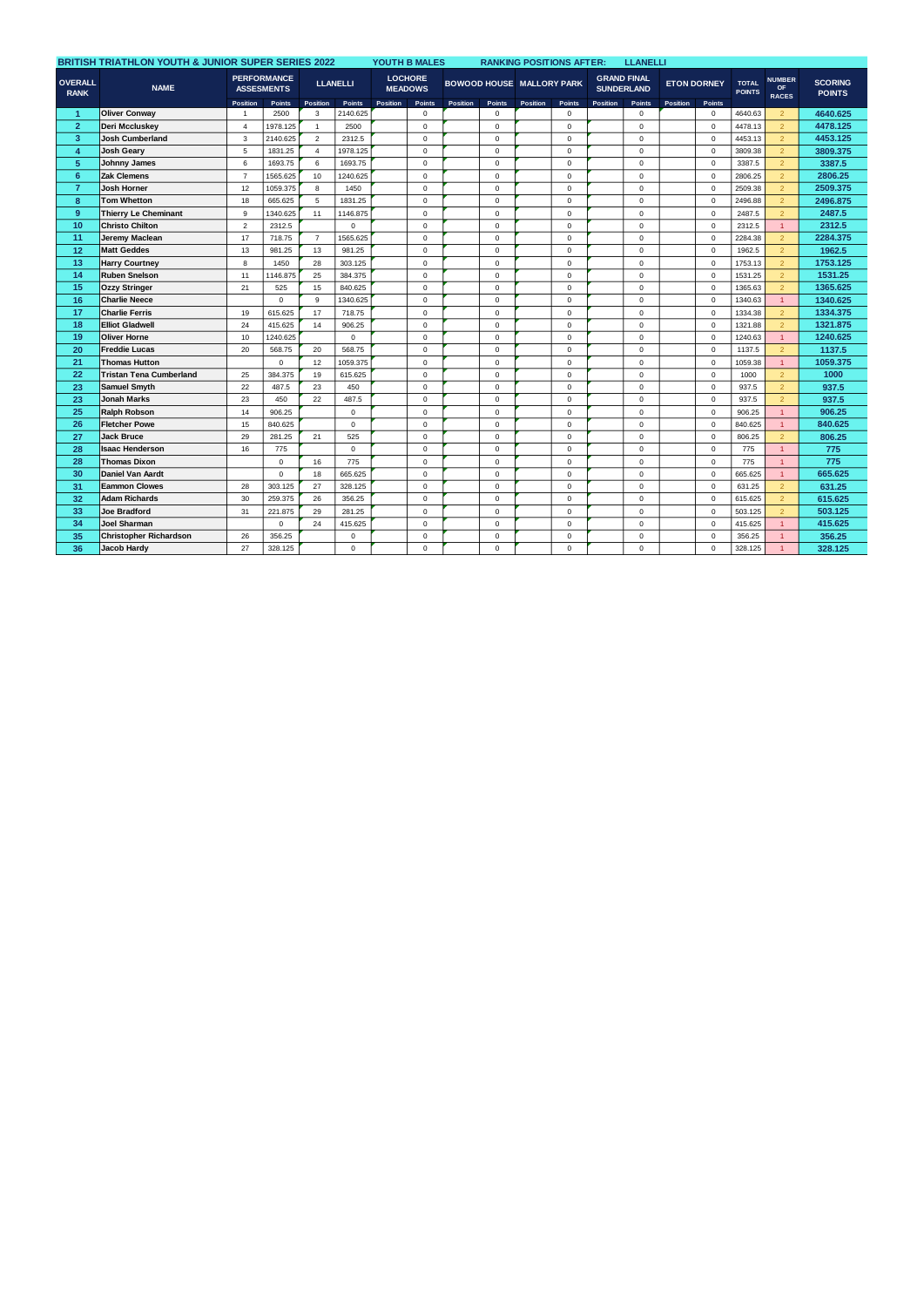|                               | <b>BRITISH TRIATHLON YOUTH &amp; JUNIOR SUPER SERIES 2022</b> |                                         |          | YOUTH B FEMALES         |                 | <b>RANKING POSITIONS AFTER:</b> |                                  |          | <b>LLANELLI</b>                  |          |          |                                         |             |                    |              |                               |                                  |                                 |
|-------------------------------|---------------------------------------------------------------|-----------------------------------------|----------|-------------------------|-----------------|---------------------------------|----------------------------------|----------|----------------------------------|----------|----------|-----------------------------------------|-------------|--------------------|--------------|-------------------------------|----------------------------------|---------------------------------|
| <b>OVERALL</b><br><b>RANK</b> | <b>NAME</b>                                                   | <b>PERFORMANCE</b><br><b>ASSESMENTS</b> |          |                         | <b>LLANELLI</b> |                                 | <b>LOCHORE</b><br><b>MEADOWS</b> |          | <b>BOWOOD HOUSE MALLORY PARK</b> |          |          | <b>GRAND FINAL</b><br><b>SUNDERLAND</b> |             | <b>ETON DORNEY</b> |              | <b>TOTAL</b><br><b>POINTS</b> | <b>NUMBER</b><br><b>OF RACES</b> | <b>SCORING</b><br><b>POINTS</b> |
|                               |                                                               | Position                                | Points   | Position                | Points          | Position                        | Points                           | Position | <b>Points</b>                    | Position | Points   | Position                                | Points      | <b>Position</b>    | Points       |                               |                                  |                                 |
| -1                            | <b>Millie Breese</b>                                          | $\overline{1}$                          | 2500     |                         | 2500            |                                 | $\Omega$                         |          | $\mathbf 0$                      |          | $\Omega$ |                                         | $\Omega$    |                    | $\mathbf{0}$ | 5000                          | $\mathcal{P}$                    | 5000                            |
| $\overline{2}$                | Ellie Van Der Merwe                                           | 3                                       | 2140.625 | $\overline{2}$          | 2312.5          |                                 | $\Omega$                         |          | $\mathbf 0$                      |          | $\Omega$ |                                         | $\Omega$    |                    | $^{\circ}$   | 4453.13                       | $\overline{2}$                   | 4453.125                        |
| 3                             | <b>Eve Whitaker</b>                                           | $\overline{4}$                          | 1978.125 | $\overline{\mathbf{3}}$ | 2140.625        |                                 | $\Omega$                         |          | $\mathbf 0$                      |          | 0        |                                         | $\Omega$    |                    | $\mathbf 0$  | 4118.75                       | $\mathcal{P}$                    | 4118.75                         |
| 4                             | Antonia Jubb                                                  | 6                                       | 1693.75  |                         | 1978.125        |                                 | $\Omega$                         |          | $\mathbf 0$                      |          | 0        |                                         | $\mathbf 0$ |                    | $\mathbf 0$  | 3671.88                       | $\overline{2}$                   | 3671.875                        |
| 5                             | <b>Gabrielle Hodson</b>                                       | $\overline{2}$                          | 2312.5   | 10                      | 1240.625        |                                 | $\Omega$                         |          | $\mathbf 0$                      |          | 0        |                                         | $\mathbf 0$ |                    | $^{\circ}$   | 3553.13                       | $\overline{2}$                   | 3553.125                        |
| 6                             | <b>Isabelle Price</b>                                         | 8                                       | 1450     | 6                       | 1693.75         |                                 | $\Omega$                         |          | $\mathbf 0$                      |          | $\Omega$ |                                         | $\Omega$    |                    | $\mathbf 0$  | 3143.75                       | $\mathcal{P}$                    | 3143.75                         |
| $\overline{7}$                | <b>Daisy Burton</b>                                           | $\overline{7}$                          | 1565.625 | $\overline{7}$          | 1565.625        |                                 | $\Omega$                         |          | $\mathbf 0$                      |          | 0        |                                         | $\mathbf 0$ |                    | $\mathbf 0$  | 3131.25                       | 2 <sup>1</sup>                   | 3131.25                         |
| 8                             | <b>Grace Nolan</b>                                            | 9                                       | 1340.625 | 8                       | 1450            |                                 | $\Omega$                         |          | $\mathbf 0$                      |          | $\Omega$ |                                         | $\Omega$    |                    | $^{\circ}$   | 2790.63                       | $\mathcal{P}$                    | 2790.625                        |
| $9^{\circ}$                   | <b>Isla Hedlev</b>                                            | 14                                      | 906.25   | 5                       | 1831.25         |                                 | $\Omega$                         |          | $\mathbf 0$                      |          | 0        |                                         | $\Omega$    |                    | $\mathbf 0$  | 2737.5                        | $\mathcal{P}$                    | 2737.5                          |
| 10 <sup>10</sup>              | <b>Poppy Mitchell</b>                                         | 12                                      | 1059.375 | 9                       | 1340.625        |                                 | $\Omega$                         |          | $\mathbf 0$                      |          | 0        |                                         | $\mathbf 0$ |                    | $\mathbf 0$  | 2400                          | $\overline{2}$                   | 2400                            |
| 11                            | <b>Isabel Guirdham</b>                                        | 10                                      | 1240.625 | 12                      | 1059.375        |                                 | $\Omega$                         |          | $\mathbf 0$                      |          | $\Omega$ |                                         | $\Omega$    |                    | $^{\circ}$   | 2300                          | $\overline{2}$                   | 2300                            |
| 12                            | <b>Charly Marshall</b>                                        | 11                                      | 1146.875 | 11                      | 1146,875        |                                 | $\Omega$                         |          | $\mathbf 0$                      |          | 0        |                                         | $\Omega$    |                    | $\mathbf 0$  | 2293.75                       | $\overline{2}$                   | 2293.75                         |
| 13                            | <b>Molly Thomas</b>                                           | 13                                      | 981.25   | 14                      | 906.25          |                                 | $\Omega$                         |          | $\mathbf 0$                      |          | $\Omega$ |                                         | $\Omega$    |                    | $\mathbf 0$  | 1887.5                        | $\mathcal{P}$                    | 1887.5                          |
| 14                            | <b>Katie Youp</b>                                             | 5                                       | 1831.25  |                         | $\Omega$        |                                 | $\Omega$                         |          | $\mathbf 0$                      |          | $\Omega$ |                                         | $\Omega$    |                    | $^{\circ}$   | 1831.25                       |                                  | 1831.25                         |
| 15                            | <b>Ciara Thornley</b>                                         | 15                                      | 840.625  | 13                      | 981.25          |                                 | $\Omega$                         |          | $\mathbf 0$                      |          | 0        |                                         | $\Omega$    |                    | $\mathbf 0$  | 1821.88                       | $\mathcal{P}$                    | 1821.875                        |
| 16                            | Amelia Chrispin                                               | 20                                      | 568.75   | 16                      | 775             |                                 | $\Omega$                         |          | $\mathbf 0$                      |          | $\Omega$ |                                         | $\Omega$    |                    | $\mathbf 0$  | 1343.75                       | $\overline{2}$                   | 1343.75                         |
| 17                            | Sophie Barker                                                 | 23                                      | 450      | 15                      | 840.625         |                                 | $\Omega$                         |          | $\mathbf 0$                      |          | $\Omega$ |                                         | $\Omega$    |                    | $^{\circ}$   | 1290.63                       | $\overline{2}$                   | 1290.625                        |
| 18                            | Ella Adrian                                                   | 22                                      | 487.5    | 17                      | 718.75          |                                 | $\Omega$                         |          | $\mathbf 0$                      |          | $\Omega$ |                                         | $\Omega$    |                    | $\mathbf 0$  | 1206.25                       | $\mathcal{P}$                    | 1206.25                         |
| 19                            | Natasha Phillips                                              | 16                                      | 775      |                         | $^{\circ}$      |                                 | $\Omega$                         |          | $\mathbf 0$                      |          | 0        |                                         | $\mathbf 0$ |                    | $\mathbf 0$  | 775                           | $\mathbf{1}$                     | 775                             |
| 20                            | <b>Florence Lissaman</b>                                      | 17                                      | 718.75   |                         | $\mathbf 0$     |                                 | $\Omega$                         |          | $\mathbf 0$                      |          | 0        |                                         | $\Omega$    |                    | $\mathbf 0$  | 718.75                        |                                  | 718.75                          |
| 21                            | Amelia Corke                                                  | 18                                      | 665.625  |                         | $\mathbf 0$     |                                 | $\Omega$                         |          | $\mathbf 0$                      |          | 0        |                                         | $\mathbf 0$ |                    | $\mathbf 0$  | 665.625                       |                                  | 665.625                         |
| 22                            | <b>Ruby Barker</b>                                            | 19                                      | 615.625  |                         | $^{\circ}$      |                                 | $\Omega$                         |          | $\mathbf 0$                      |          | $\Omega$ |                                         | $\Omega$    |                    | $\mathbf{0}$ | 615.625                       | $\overline{A}$                   | 615.625                         |
| 23                            | <b>Abbie Downing</b>                                          | 21                                      | 525      |                         | $\mathbf 0$     |                                 | $\Omega$                         |          | $\mathbf 0$                      |          | $\Omega$ |                                         | $\Omega$    |                    | $\mathbf 0$  | 525                           |                                  | 525                             |
| 24                            | <b>Tara Mathewson</b>                                         | 24                                      | 415.625  |                         | $\mathbf 0$     |                                 | $\Omega$                         |          | $\mathbf 0$                      |          | $\Omega$ |                                         | $\Omega$    |                    | $\mathbf 0$  | 415.625                       |                                  | 415.625                         |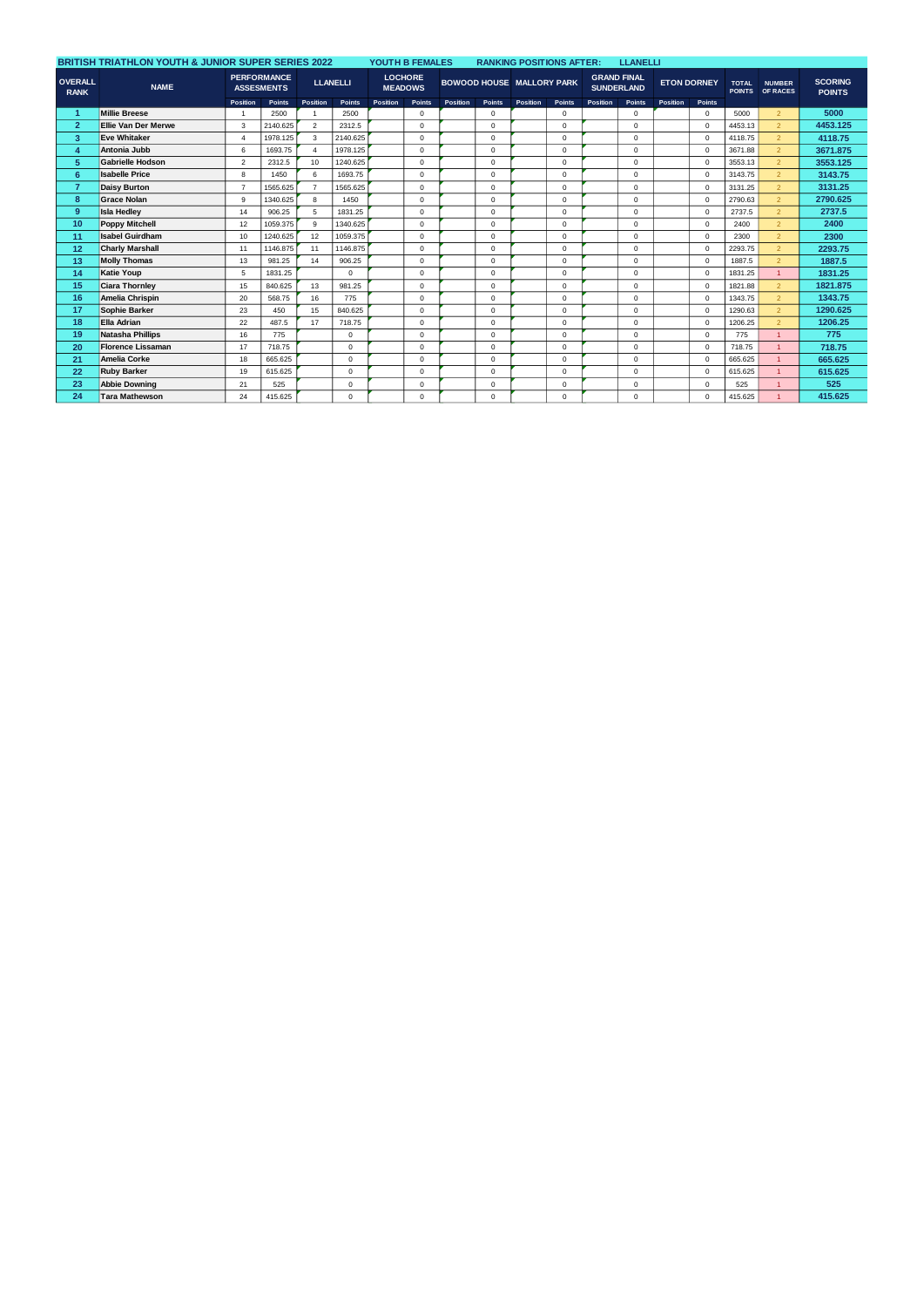|                               | BRITISH TRIATHLON YOUTH & JUNIOR SUPER SERIES 2022 |                                         |                |                 |                       |          |                                  |          |                            |                                  |                            | <b>RANKING POSITIONS AFTER:</b><br><b>LLANELLI</b> |                                         |                    |                            |                               |                                            |                                 |  |  |
|-------------------------------|----------------------------------------------------|-----------------------------------------|----------------|-----------------|-----------------------|----------|----------------------------------|----------|----------------------------|----------------------------------|----------------------------|----------------------------------------------------|-----------------------------------------|--------------------|----------------------------|-------------------------------|--------------------------------------------|---------------------------------|--|--|
| <b>OVERALL</b><br><b>RANK</b> | <b>NAME</b>                                        | <b>PERFORMANCE</b><br><b>ASSESMENTS</b> |                | <b>LLANELLI</b> |                       |          | <b>LOCHORE</b><br><b>MEADOWS</b> |          |                            | <b>BOWOOD HOUSE MALLORY PARK</b> |                            |                                                    | <b>GRAND FINAL</b><br><b>SUNDERLAND</b> | <b>ETON DORNEY</b> |                            | <b>TOTAL</b><br><b>POINTS</b> | <b>NUMBER</b><br><b>OF</b><br><b>RACES</b> | <b>SCORING</b><br><b>POINTS</b> |  |  |
|                               |                                                    | Position                                | <b>Points</b>  | Position        | Points                | Position | <b>Points</b>                    | Position | <b>Points</b>              | Position                         | Points                     | Position                                           | <b>Points</b>                           | Position           | Points                     |                               |                                            |                                 |  |  |
| 1                             | <b>Ryan Symington</b>                              | $\mathbf{1}$                            | 2500           | $\sqrt{4}$      | 1978.125              |          | $\mathbf 0$                      |          | $\pmb{0}$                  |                                  | 0                          |                                                    | 0                                       |                    | 0                          | 4478.13                       | $\overline{2}$                             | 4478.125                        |  |  |
| $\mathbf{1}$                  | Joe Sherman                                        | $\overline{4}$                          | 1978.125       | $\mathbf{1}$    | 2500                  |          | $\mathbf 0$                      |          | $\mathsf 0$                |                                  | $\mathbf 0$                |                                                    | $\mathbf 0$                             |                    | $\mathbf 0$                | 4478.13                       | $\overline{2}$                             | 4478.125                        |  |  |
| 3                             | <b>Osian Perrin</b>                                | 3                                       | 2140.625       | $\sqrt{2}$      | 2312.5                |          | $\mathsf 0$                      |          | $\mathsf 0$                |                                  | $\mathbf 0$                |                                                    | 0                                       |                    | $\mathbf 0$                | 4453.13                       | $\overline{c}$                             | 4453.125                        |  |  |
| 4                             | <b>Hugo Jinks</b>                                  | $\overline{a}$                          | 2312.5         | 8               | 1450                  |          | $\mathbf 0$                      |          | $\pmb{0}$                  |                                  | $\Omega$                   |                                                    | 0                                       |                    | $\Omega$                   | 3762.5                        | $\overline{2}$                             | 3762.5                          |  |  |
| 5                             | <b>Lawrence Martindale</b>                         | 5                                       | 1831.25        | $\overline{7}$  | 1565.625              |          | $\mathbf 0$                      |          | $\mathsf 0$                |                                  | $\mathbf 0$                |                                                    | $\mathbf 0$                             |                    | $\mathbf 0$                | 3396.88                       | $\overline{2}$                             | 3396.875                        |  |  |
| $6\phantom{a}$                | <b>Tom Hattee</b>                                  | 8                                       | 1450           | 6               | 1693.75               |          | $\mathsf 0$                      |          | $\mathbf 0$                |                                  | $\Omega$                   |                                                    | $\mathbf 0$                             |                    | $\mathbf 0$                | 3143.75                       | $\overline{2}$                             | 3143.75                         |  |  |
| $\overline{7}$                | <b>Daniel Galloway</b>                             | 6                                       | 1693.75        | 10              | 1240.625              |          | $\Omega$                         |          | $\mathbf 0$                |                                  | $\Omega$                   |                                                    | $\mathbf 0$                             |                    | $\Omega$                   | 2934.38                       | $\overline{2}$                             | 2934.375                        |  |  |
| 8                             | <b>Harry Butterworth</b>                           | 14                                      | 906.25         | $\mathbf 5$     | 1831.25               |          | $\mathsf 0$                      |          | $\mathsf 0$                |                                  | $\mathbf 0$                |                                                    | 0                                       |                    | $\mathbf 0$                | 2737.5                        | $\overline{2}$                             | 2737.5                          |  |  |
| 9                             | <b>Charlie Harding</b>                             | $\overline{7}$                          | 1565.625       | 12              | 1059.375              |          | $\mathsf 0$                      |          | $\mathsf 0$                |                                  | $\Omega$                   |                                                    | 0                                       |                    | $\mathbf 0$                | 2625                          | $\overline{2}$                             | 2625                            |  |  |
| 10                            | <b>Benjamin Cumberland</b>                         |                                         | 0              | 3               | 2140.625              |          | $\mathbf 0$                      |          | $\mathbf 0$                |                                  | $\mathbf 0$                |                                                    | 0                                       |                    | $\overline{0}$             | 2140.63                       | $\mathbf{1}$                               | 2140.625                        |  |  |
| 11                            | <b>Liam Edwards</b>                                | 12                                      | 1059.375       | 13              | 981.25                |          | $\mathsf 0$                      |          | $\mathsf 0$                |                                  | $\mathbf 0$                |                                                    | 0                                       |                    | $\mathbf 0$                | 2040.63                       | $\overline{2}$                             | 2040.625                        |  |  |
| 12                            | <b>Michael Gar</b>                                 | 22                                      | 487.5          | 11              | 1146.875              |          | $\mathbf 0$                      |          | $\mathbf 0$                |                                  | $\mathbf 0$                |                                                    | $\mathbf 0$                             |                    | $\mathbf 0$                | 1634.38                       | $\overline{2}$                             | 1634.375                        |  |  |
| 13                            | <b>Gregory Mcvicker</b>                            | 18                                      | 665.625        | 16              | 775                   |          | $\mathbf 0$                      |          | $\mathbf 0$                |                                  | $\Omega$                   |                                                    | 0                                       |                    | $\overline{0}$             | 1440.63                       | $\overline{2}$                             | 1440.625                        |  |  |
| 14                            | <b>Will Bloom</b>                                  | 17                                      | 718.75         | 17              | 718.75                |          | $\mathbf 0$                      |          | $\mathsf 0$                |                                  | $\Omega$                   |                                                    | 0                                       |                    | $\mathbf 0$                | 1437.5                        | $\overline{2}$                             | 1437.5                          |  |  |
| 15                            | <b>Oliver Mills</b>                                | 9                                       | 1340.625       |                 | $\mathbf 0$           |          | $\mathbf 0$                      |          | $\mathbf 0$                |                                  | $\mathbf 0$                |                                                    | $\mathbf 0$                             |                    | $\mathbf 0$                | 1340.63                       | $\mathbf{1}$                               | 1340.625                        |  |  |
| 15                            | Solomon Okrafo-smart                               |                                         | $\mathbf 0$    | $\mathsf g$     | 1340.625              |          | $\mathbf 0$                      |          | $\mathbf 0$                |                                  | $\Omega$                   |                                                    | 0                                       |                    | $\Omega$                   | 1340.63                       | $\mathbf{1}$                               | 1340.625                        |  |  |
| 17                            | <b>Nathan Coy</b>                                  | 24                                      | 415.625        | 14              | 906.25                |          | $\mathbf 0$                      |          | $\mathsf 0$                |                                  | $\Omega$                   |                                                    | 0                                       |                    | $\mathbf 0$                | 1321.88                       | $\overline{2}$                             | 1321.875                        |  |  |
| 18                            | <b>Thomas Atkinson</b>                             | 16                                      | 775            | 21              | 525                   |          | $\mathbf 0$                      |          | $\mathbf 0$                |                                  | $\mathbf 0$                |                                                    | $\mathbf 0$                             |                    | $\mathbf 0$                | 1300                          | $\overline{2}$                             | 1300                            |  |  |
| 19                            | <b>Max Selby</b>                                   | 10                                      | 1240.625       |                 | $\mathsf 0$           |          | $\mathsf 0$                      |          | $\pmb{0}$                  |                                  | $\mathbf 0$                |                                                    | 0                                       |                    | 0                          | 1240.63                       | $\mathbf{1}$                               | 1240.625                        |  |  |
| 20                            | Jack Rose                                          | 11                                      | 1146.875       |                 | 0                     |          | $\mathbf 0$                      |          | $\mathsf 0$                |                                  | $\mathbf 0$                |                                                    | 0                                       |                    | $\mathbf 0$                | 1146.88                       | $\mathbf{1}$                               | 1146.875                        |  |  |
| 21                            | <b>Ethan Bennett</b>                               | 28                                      | 303.125        | 15              | 840.625               |          | $\mathsf 0$                      |          | $\mathsf 0$                |                                  | $\mathbf 0$                |                                                    | 0                                       |                    | $\mathbf 0$                | 1143.75                       | $\overline{2}$                             | 1143.75                         |  |  |
| 22                            | <b>Louis Buttrick</b>                              | 25                                      | 384.375        | 18              | 665.625               |          | $\mathsf 0$                      |          | $\mathbf 0$                |                                  | $\mathbf 0$                |                                                    | $\mathsf 0$                             |                    | $\mathbf 0$                | 1050                          | $\overline{2}$                             | 1050                            |  |  |
| 23                            | <b>Callum Stedman</b>                              | 13                                      | 981.25         |                 | $\mathsf 0$           |          | $\mathsf 0$                      |          | $\mathsf 0$                |                                  | $\mathbf 0$                |                                                    | 0                                       |                    | $\mathbf 0$                | 981.25                        | $\mathbf{1}$                               | 981.25                          |  |  |
| 24                            | Liam Budd                                          | 15                                      | 840.625        |                 | $\mathsf 0$           |          | $\mathbf 0$                      |          | $\pmb{0}$                  |                                  | $\Omega$                   |                                                    | 0                                       |                    | $\mathbf 0$                | 840.625                       | $\mathbf{1}$                               | 840.625                         |  |  |
| 25                            | <b>Thomas Birley</b>                               | 32                                      | 206.25         | 19              | 615.625               |          | $\mathsf 0$                      |          | $\mathsf 0$                |                                  | $\mathbf 0$                |                                                    | 0                                       |                    | $\pmb{0}$                  | 821.875                       | $\overline{2}$                             | 821.875                         |  |  |
| 26                            | <b>Jake Evans</b>                                  | 27                                      | 328.125        | 22              | 487.5                 |          | $\mathsf 0$                      |          | $\mathsf 0$                |                                  | $\mathbf 0$                |                                                    | 0                                       |                    | $\mathbf 0$                | 815.625                       | $\overline{2}$                             | 815.625                         |  |  |
| 27                            | Oliver Curd                                        | 29                                      | 281.25         | 24              | 415.625               |          | $\mathbf 0$                      |          | $\mathsf 0$                |                                  | $\Omega$                   |                                                    | 0                                       |                    | $\mathbf 0$                | 696.875                       | $\overline{2}$                             | 696.875                         |  |  |
| 28                            | <b>Ben Hinchliffe</b>                              | 31                                      | 221.875        | 23              | 450                   |          | $\mathbf 0$                      |          | $\mathsf 0$                |                                  | $\mathbf 0$                |                                                    | 0                                       |                    | $\mathbf 0$                | 671.875                       | $\mathcal{L}$                              | 671.875                         |  |  |
| 29                            | <b>Dominic Davies</b>                              | 30                                      | 259.375        | 25              | 384.375               |          | $\mathsf 0$                      |          | $\mathsf 0$                |                                  | $\mathbf 0$                |                                                    | 0                                       |                    | $\mathbf 0$                | 643.75                        | $\overline{2}$                             | 643.75                          |  |  |
| 30                            | <b>Ralf Bodamer</b>                                | 19                                      | 615.625        |                 | $\mathsf{O}\xspace$   |          | $\mathsf 0$                      |          | $\mathsf 0$                |                                  | $\mathbf 0$                |                                                    | 0                                       |                    | $\pmb{0}$                  | 615.625                       | $\overline{1}$                             | 615.625                         |  |  |
| 31                            | <b>Oliver Hitchcock</b>                            | 20                                      | 568.75         |                 | $\mathsf 0$           |          | $\mathsf 0$                      |          | $\mathbf 0$                |                                  | $\mathbf 0$                |                                                    | 0                                       |                    | $\mathbf 0$                | 568.75                        | $\mathbf{1}$                               | 568.75                          |  |  |
| 31                            | <b>Rufus Thomas</b>                                |                                         | $\mathsf 0$    | 20              | 568.75                |          | $\mathsf 0$                      |          | $\mathsf 0$                |                                  | $\mathbf 0$                |                                                    | 0                                       |                    | $\mathbf 0$                | 568.75                        |                                            | 568.75                          |  |  |
| 33                            |                                                    |                                         |                |                 |                       |          | $\mathbf 0$                      |          |                            |                                  | $\mathbf 0$                |                                                    |                                         |                    |                            |                               | $\mathbf{1}$<br>$\overline{1}$             | 525                             |  |  |
|                               | <b>Jake Fisher</b>                                 | 21<br>35                                | 525            |                 | $\mathsf 0$           |          | $\mathbf 0$                      |          | $\mathsf 0$<br>$\mathbf 0$ |                                  | $\mathbf 0$                |                                                    | 0<br>$\mathbf 0$                        |                    | $\mathbf 0$<br>$\mathbf 0$ | 525                           | $\overline{2}$                             |                                 |  |  |
| 34                            | <b>Morgan Watts</b>                                | 23                                      | 162.5<br>450   | 26              | 356.25<br>$\mathsf 0$ |          |                                  |          |                            |                                  |                            |                                                    | 0                                       |                    | $\pmb{0}$                  | 518.75                        |                                            | 518.75                          |  |  |
| 35<br>36                      | <b>Jorge Wilkes</b>                                |                                         |                |                 |                       |          | $\mathsf 0$                      |          | $\mathsf 0$                |                                  | $\mathbf 0$<br>$\Omega$    |                                                    |                                         |                    |                            | 450                           | $\mathbf{1}$                               | 450<br>418.75                   |  |  |
|                               | Danny Jones                                        | 40                                      | 115.625        | 28              | 303.125               |          | $\mathbf 0$                      |          | $\mathsf 0$                |                                  |                            |                                                    | 0                                       |                    | $\mathbf 0$                | 418.75                        | $\overline{2}$                             |                                 |  |  |
| 37<br>38                      | <b>Charlie Swales</b><br><b>Lewis Buckworth</b>    | 37<br>41                                | 137.5<br>112.5 | 30<br>29        | 259.375<br>281.25     |          | $\mathbf 0$<br>$\mathsf 0$       |          | $\mathbf 0$<br>$\mathsf 0$ |                                  | $\mathbf 0$<br>$\mathbf 0$ |                                                    | $\mathbf 0$<br>0                        |                    | $\mathbf 0$<br>$\mathbf 0$ | 396.875<br>393.75             | $\overline{2}$                             | 396.875                         |  |  |
|                               |                                                    |                                         |                |                 |                       |          |                                  |          |                            |                                  |                            |                                                    |                                         |                    |                            |                               | $\overline{2}$                             | 393.75                          |  |  |
| 39                            | <b>Cameron Kerr</b>                                | 26                                      | 356.25         |                 | $\mathbf 0$           |          | $\mathbf 0$                      |          | $\mathsf 0$                |                                  | $\Omega$                   |                                                    | 0                                       |                    | $\mathbf 0$                | 356.25                        | $\overline{1}$                             | 356.25                          |  |  |
| 40                            | <b>Reuben Hill</b>                                 |                                         | $\mathbf 0$    | 27              | 328.125               |          | $\mathbf 0$                      |          | $\mathbf 0$                |                                  | $\mathbf 0$                |                                                    | $\mathbf 0$                             |                    | $\mathbf 0$                | 328.125                       | $\mathbf{1}$                               | 328.125                         |  |  |
| 41                            | <b>Jack Bowley</b>                                 | 44                                      | 105            | 31              | 221.875               |          | $\mathsf 0$                      |          | $\mathbf 0$                |                                  | $\mathbf 0$                |                                                    | $\mathbf 0$                             |                    | $\mathbf 0$                | 326.875                       | $\overline{2}$                             | 326.875                         |  |  |
| 42                            | <b>Charles Rule</b>                                | 39                                      | 118.75         | 32              | 206.25                |          | $\mathbf 0$                      |          | $\,0\,$                    |                                  | $\mathbf 0$                |                                                    | 0                                       |                    | 0                          | 325                           | $\overline{2}$                             | 325                             |  |  |
| 43                            | <b>Cian Lawless</b>                                | 46                                      | 100            | 33              | 190.625               |          | $\mathsf 0$                      |          | $\mathbf 0$                |                                  | $\mathbf 0$                |                                                    | 0                                       |                    | $\mathbf 0$                | 290.625                       | $\overline{2}$                             | 290.625                         |  |  |
| 44                            | <b>Charles Boldock</b>                             | 43                                      | 107.5          | 34              | 175                   |          | $\mathsf 0$                      |          | $\mathsf 0$                |                                  | $\mathbf 0$                |                                                    | 0                                       |                    | $\mathbf 0$                | 282.5                         | $\overline{2}$                             | 282.5                           |  |  |
| 45                            | John Egner                                         | 33                                      | 190.625        |                 | 0                     |          | $\mathbf 0$                      |          | $\mathsf 0$                |                                  | $\mathbf 0$                |                                                    | 0                                       |                    | $\mathbf 0$                | 190.625                       | $\overline{1}$                             | 190.625                         |  |  |
| 46                            | <b>Tom Tyler</b>                                   | 34                                      | 175            |                 | $\mathsf 0$           |          | $\mathsf 0$                      |          | $\mathsf 0$                |                                  | $\mathbf 0$                |                                                    | 0                                       |                    | $\mathbf 0$                | 175                           | $\mathbf{1}$                               | 175                             |  |  |
| 47                            | <b>Edward Jolliffe</b>                             | 36                                      | 150            |                 | $\mathbf 0$           |          | $\mathsf 0$                      |          | $\mathbf 0$                |                                  | $\mathbf 0$                |                                                    | $\mathbf 0$                             |                    | $\mathbf 0$                | 150                           | $\overline{1}$                             | 150                             |  |  |
| 48                            | <b>Harry Worth</b>                                 | 38                                      | 128.125        |                 | $\mathsf 0$           |          | $\mathbf 0$                      |          | $\mathsf 0$                |                                  | $\mathbf 0$                |                                                    | 0                                       |                    | $\mathbf 0$                | 128.125                       | $\mathbf{1}$                               | 128.125                         |  |  |
| 49                            | <b>Jonny Brook</b>                                 | 42                                      | 110            |                 | $\mathbf 0$           |          | $\mathsf 0$                      |          | $\mathsf 0$                |                                  | $\mathbf 0$                |                                                    | 0                                       |                    | $\mathbf 0$                | 110                           | $\mathbf{1}$                               | 110                             |  |  |
| 50                            | <b>Callum Thomas</b>                               | 45                                      | 102.5          |                 | $\mathbf 0$           |          | $\mathbf 0$                      |          | $\mathbf 0$                |                                  | $\Omega$                   |                                                    | $\mathbf 0$                             |                    | $\mathbf 0$                | 102.5                         | $\mathbf{1}$                               | 102.5                           |  |  |
| 51                            | <b>Jack Southam</b>                                | 47                                      | 97.5           |                 | $\mathbf 0$           |          | $\mathbf 0$                      |          | $\mathbf 0$                |                                  | $\Omega$                   |                                                    | 0                                       |                    | $\mathbf 0$                | 97.5                          | $\mathbf{1}$                               | 97.5                            |  |  |
| 52                            | <b>Edward Smyth</b>                                | 48                                      | 96             |                 | $\mathbf 0$           |          | $\Omega$                         |          | $\mathbf 0$                |                                  | $\Omega$                   |                                                    | $\mathbf 0$                             |                    | $\mathbf 0$                | 96                            | $\overline{1}$                             | 96                              |  |  |